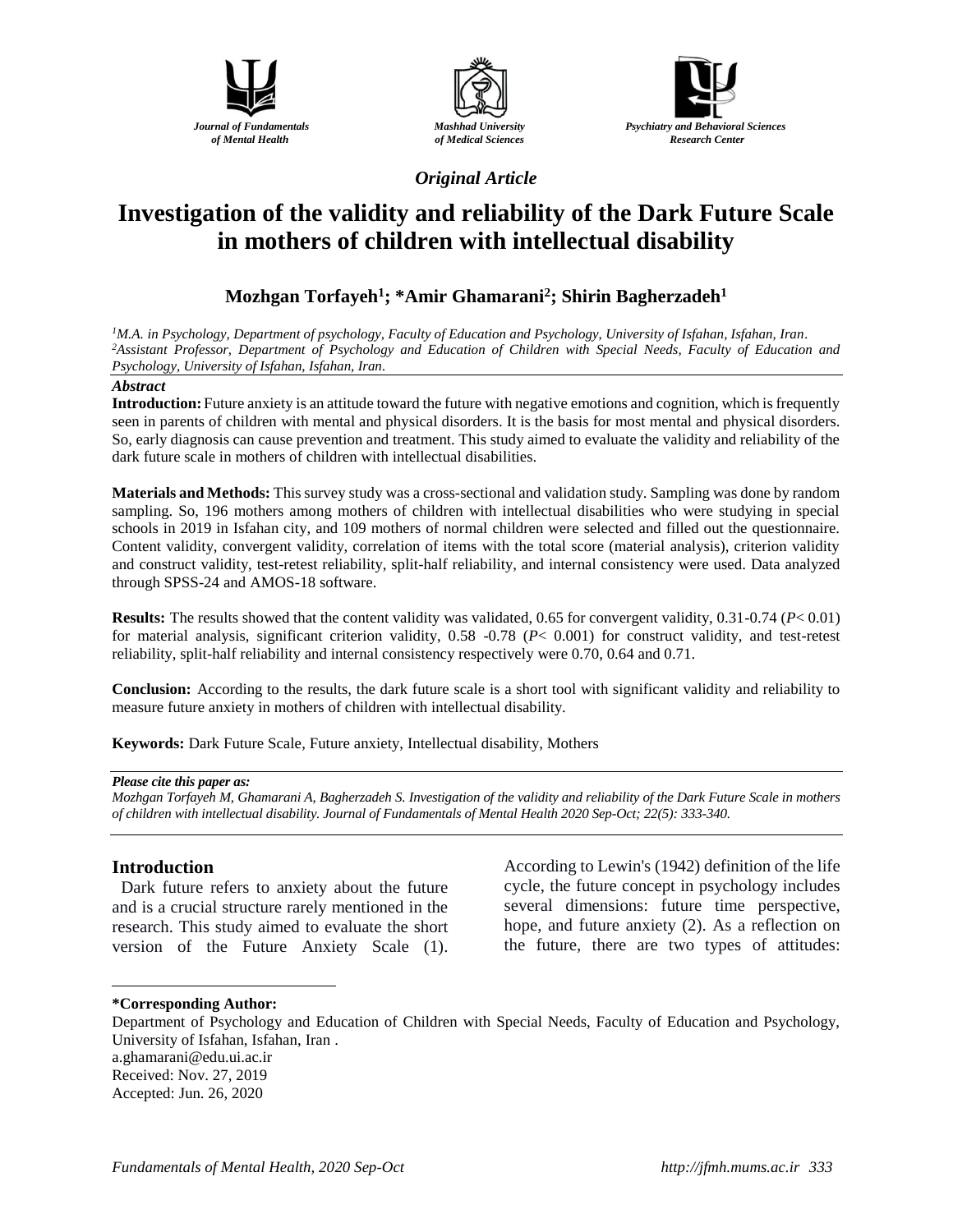positive and negative. As a result, feeling along with thinking about the future can be hope or anxiety. A negative attitude causes fear of the future, which is the cognitive basis for future anxiety (3). By Zaleski (1996), future anxiety refers to an attitude towards the future with a negative cognitive and emotional process, in which fear is more potent than hope. This fear of future events includes the feeling that dangerous or harmful changes may occur in the future. Any fear refers to the future to some degree, but future anxiety refers to something beyond the approximate perspective, as well as to personal preoccupations with worry or fear of possible or anticipated undesirable changes in the future (2). These persistent negative thoughts themselves predict emotional anxiety and distress (4). In extreme cases, this condition can turn into a panic attack. Referring to other anxiety concepts, future anxiety has more cognitive characteristics than the emotional one, something people seem to be aware of (2).

The erroneous or negative thinking pattern refers to cognitive errors (5), and one dimension of recognizing the content of repetitive negative thinking is its temporal orientation (6). Among the cognitive errors related to the future is an overgeneralization that expects the worst possible consequences for a situation or event and catastrophizing, including believing in the sustainable negative consequences that will occur in the future (5). As a result, cognitive therapies reduce anxiety symptoms by reducing automatic negative thoughts (7). According to Zaleski (1996), the basis of future anxiety is personality traits that determine the way of responding to fear, personal experiences, and the future (2).

Anxiety is defined as an uncertain or undesirable sense of danger perceived as mental stress with physiological changes, but future anxiety is a type of anxiety generally related to concerns about the future (8). Also, it is only the anxiety associated with an increased perception of future adverse events, while in depression, the focus is on repetitive negative thoughts (9).

A future perspective is a relatively constant tendency to focus on the future, thinking about the future, planning, and goal setting (10). Positive and negative future perspectives mean focusing on evaluating the future positively and negatively, respectively (11). Future anxiety is

one of the most fundamental and essential elements of a gloomy future perspective (2).

Worry involves repetitive negative thinking about the future (12) and is imagined as the infrastructure of anxiety (13). Research suggests a significant relationship between anxiety and worry, but this does not mean that the two are always coexistent (2). Future anxiety is a type of anxious worry that involves repetitive thinking about potential future fears, risks, uncertainties, and imagined catastrophes (14). In general, a high degree of future-oriented thoughts may be a symptom of anxiety (15), and anxiety, in turn, is the basis for most mental and physical disorders (16). One of the anxiety disorders is generalized anxiety disorder (GAD), which is directly related to repetitive negative thoughts about the future (17); and many people today suffer from these disorders (18), which can cause disabilities for the individual and society (16). High future anxiety is associated with high manipulative traits and more powerful strategies in the employeremployee relationship, called French and Raven's hard influence tactics (1959). People with high future anxiety are also more pessimistic when predicting solutions to future global problems (2). In another study, parents of children with developmental disabilities were more anxious about the future than parents of healthy children (3). Psychologists are also interested in understanding future anxiety's roots in current political and social processes and events. Persistent fears of terrorism, conflicts between groups and countries, health problems, social inequalities, conditions of minorities, and massive migrations from occupied areas are some of them that raise the question of how accurate the measurement of this anxiety should be to provide constructive and protective precautions and solutions. The ability to control anxiety can also improve the ability to control other disorders  $(16)$ .

To this end, it must be possible to assess the level of future anxiety at first. This scale is a useful tool for measuring this crucial psychological structure. It also bridges the gap in temporal measurement methods that address only the positive aspects of future perspectives such as optimism and hope. Surprisingly, this negative aspect of the future is overlooked by psychologists, and the Negative Future Scale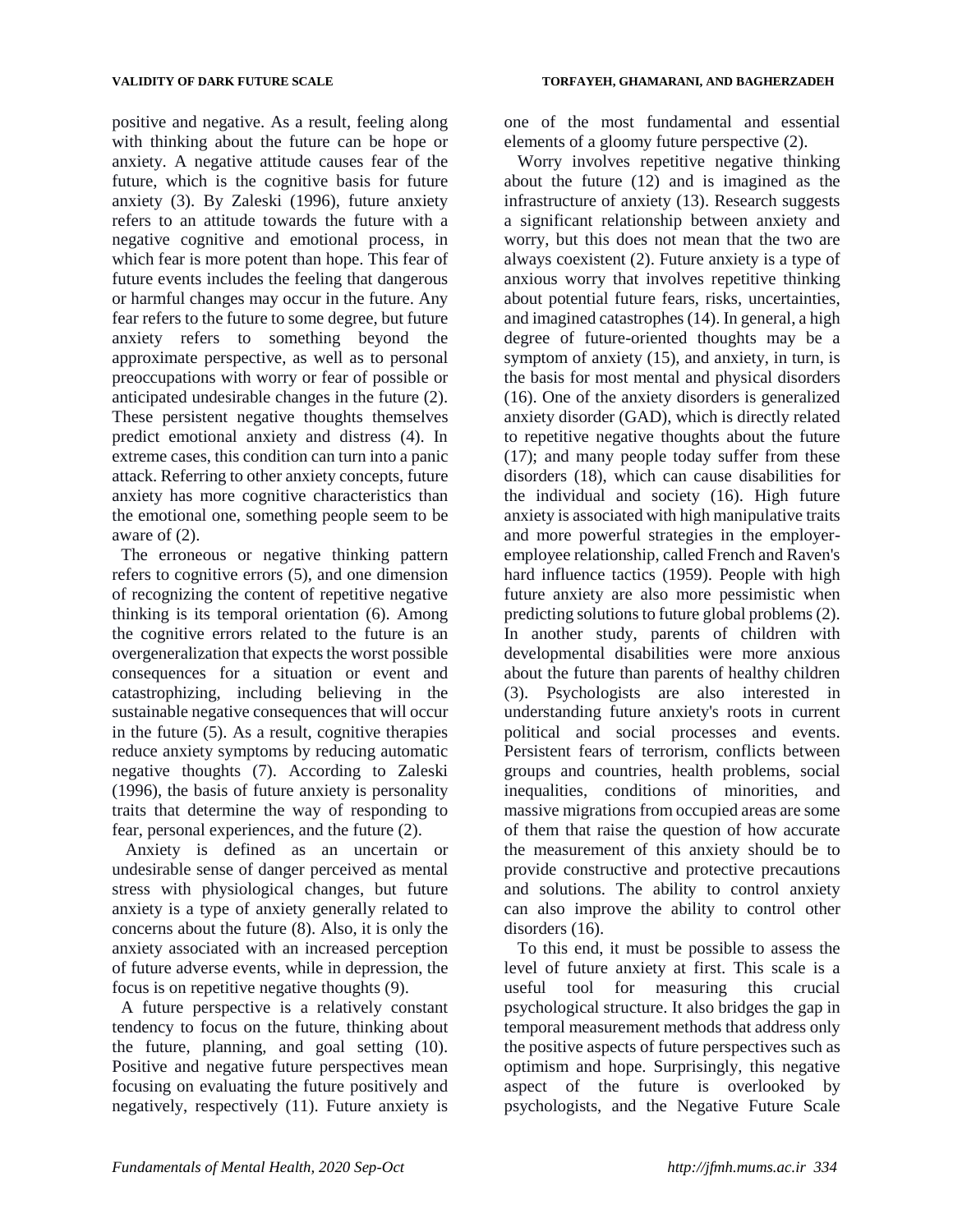developed by Carelli et al. is the only exception. Therefore, the present study was designed to evaluate the Dark Future Questionnaire's validity and reliability in mothers of children with intellectual disabilities.

### **Materials and Methods**

The present study, conducted on 196 mothers of children with intellectual disability and 109 mothers of normal children in Isfahan in 2019, was a cross-sectional survey study with instrumental validation. Children with intellectual disability had previously received a psychiatrist's diagnosis and were attending special schools for students with intellectual disability.

The original version of this questionnaire called Dark Future, which has five items, was first translated into Persian by two psychologists with master's degrees and two English language experts with master's degrees. Then, an agreed translation was given to a translator to be translated into English. The obtained version was compared with the original version, and their compatibility was confirmed.

To conduct this study, mothers who could read and write were selected; the purpose of the study was explained to them; their consent was obtained, and they were assured that the present study was free of any harm or expense and that their information would be protected. Of course, if they wished, they could be informed of the results of their questionnaires. Mothers were allowed to enter the study if one of their children had an intellectual disability and was attending a particular school, had not received a mental disorder diagnosis through a clinical interview, and had completed the questionnaires with their consent. In contrast, mothers with more than one child with disabilities, mothers whose spouses were unavailable to them for reasons such as divorce, or who had a history of mental disorder were not allowed to enter the study. The present study's statistical population consisted of mothers (mean age =  $34.19 \pm 5.87$ , mean years of education =  $15.11 \pm 3.16$ ) of all 937 children with intellectual disability who were studying in select schools in Isfahan Province. A simple random method was used for sampling. Simple random sampling is a selected sample of the community in which all members have an equal and

independent chance of being selected (19). In the present study, based on the list of students whose schools agreed to participate in the study, 200 mothers were selected, and after a clinical interview by a psychiatrist to ensure their mental health, 196 remained. According to the research literature, the statistical sample was selected; at least 100, 50, and 100 people were required as samples for descriptive study, correlation study (20), and normative studies (21). Seymour Sadman also suggests a survey of 100 people in each of the main subgroups (19). However, to increase the validity of the research, the questionnaires were distributed among 200 mothers. After the clinical interview and removing the incomplete questionnaires, 196 final questionnaires were selected. The views of 5 experts were used to evaluate the content validity; Pearson correlation coefficient was used for convergent validity (Beck Anxiety Questionnaire); correlation of items with the total score was used for material analysis; t-test and exploratory factor analysis were used for criterion validity and construct validity, respectively. Methods of Cronbach's alpha, re-running the questionnaire at 45-day intervals, and having the test was used for internal consistency reliability, test-retest reliability, and split-half reliability. Data were analyzed using SPSS-24 and Amos-18 software.

### Research instrument

*A) Dark Future Questionnaire:* This scale is an abbreviated form of the 29-item Future Anxiety Scale (Zaleski, 1996), which includes five items and measures the tendency to think about the future with anxiety, uncertainty, and disaster prediction.

The present scale is a 7-point self-administered Likert scale, where the higher scores indicate more anxiety about the future  $(0 = \text{completely})$ false,  $1 =$  false,  $2 =$  somewhat false,  $3 =$  I do not know,  $4 =$  to some extent true,  $5 =$  true, and  $6 =$ completely true). It includes items that refer to self and are mostly general, and not related to specific areas of life, except the latter, which refers to realizing a goal. This scale has a testretest reliability of 0.618 at a significance level of 0.001, reliability of 0.90 and a Cronbach's alpha coefficient of 0.79 in Poland (2), and a Cronbach's alpha of 0.828 in Russia (22).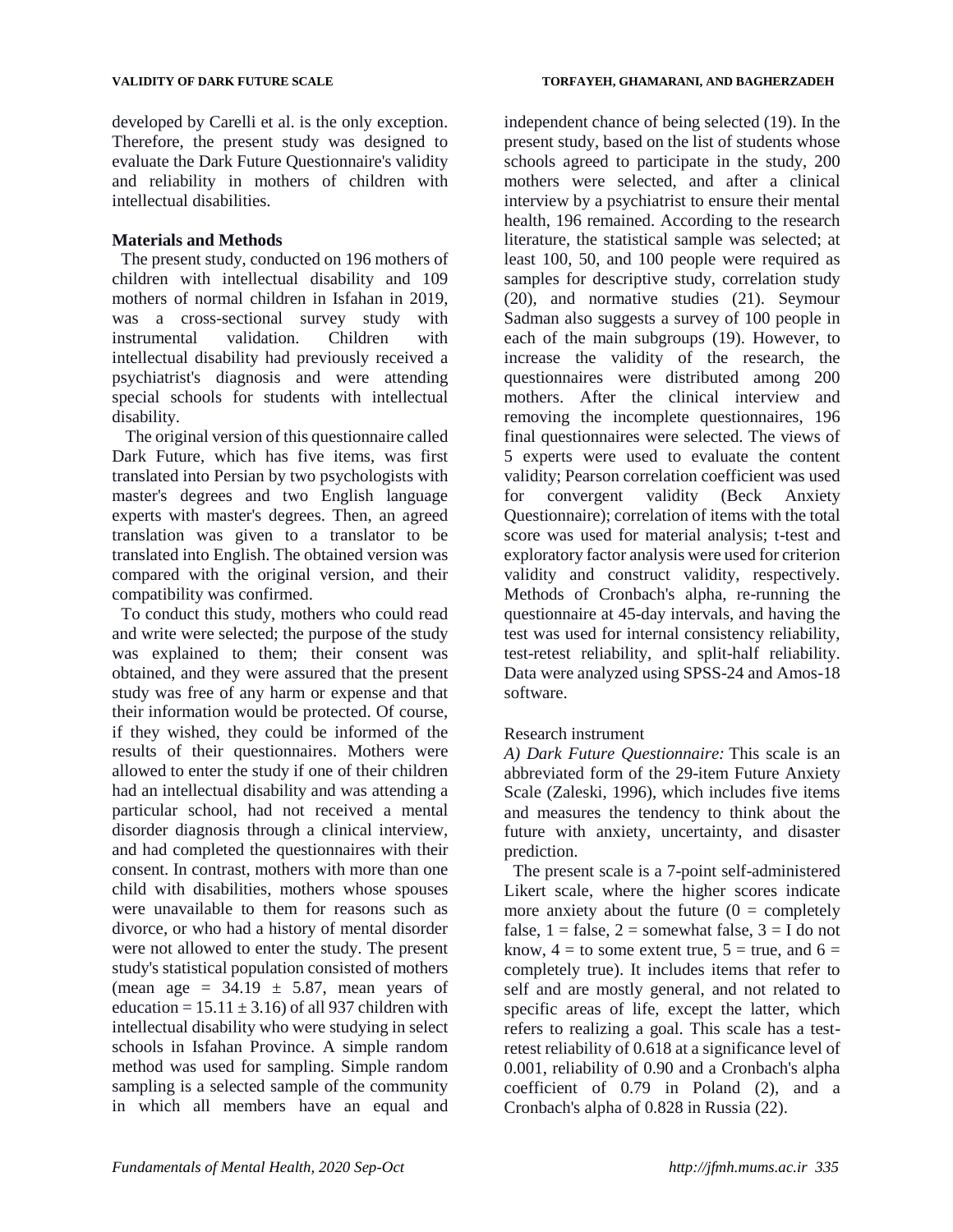*B) Beck Anxiety Questionnaire:* The Beck Anxiety Questionnaire is a 21-item Likert scale with four options for measuring anxiety severity, developed by Aaron Beck et al. (1990). Each item reflects one of the anxiety symptoms experienced by people who have clinical anxiety disorders or are in a stressful situation. The validity, reliability, and internal stability of this test in Iran were measured by Kaviani and Mousavi (2008)

### **VALIDITY OF DARK FUTURE SCALE TORFAYEH, GHAMARANI, AND BAGHERZADEH**

as 0.72, 0.83, and 0.92, respectively, at a significance level of 0.001 (23).

### **Results**

The mean age of mothers participating in the study was  $34.19 \pm 5.87$  and their average academic years were  $15.11 \pm 3.16$ . Other demographic information of the present study is summarized in Table 1.

| Demographic variables | <b>Components</b> | <b>Number</b> | Percent |  |
|-----------------------|-------------------|---------------|---------|--|
|                       | Employed          | 39            | 19.89   |  |
| Occupational status   | housewife         | 157           | 80.1    |  |
|                       | Land lord         | 69            | 35.2    |  |
| Housing status        | Tenant            | 127           | 64.79   |  |
|                       | Native            | 193           | 98.46   |  |
| Nativity status       | Non-native        | 3             | 1.53    |  |

*Validity:* To determine the validity of this scale, methods of content validity, convergent validity, correlation of items with the total score (material analysis), criterion validity, and construct validity were used. Content validity was measured using the psychologist's and experts' views. The scale was given to 5 experts in this field, and the connection of each item with the structure of the dark future was confirmed based on their opinions.The correlation between the Dark

Future Scale and the Beck Anxiety Scale, which measures similar structures, was used to examine convergent validity. The results showed that the correlation between these two scales is 0.65, which is significant at the level of *P*< 0.01.

Material analysis is another type of validity obtained by examining the correlation between each question's score and the total score. Table 2 shows the moderate to high correlation of all items with the total score at the level of *P*< 0.01.

**Table 2.** Correlation of items with the total score (material analysis)

| No. | <b>Item</b>                                                                              | <b>Correlation with total score</b> |
|-----|------------------------------------------------------------------------------------------|-------------------------------------|
|     | I am afraid that the problems which trouble me now will continue for a long time         | 0.68                                |
| 2   | I am terrified by the thought that I might sometimes face life's crises or difficulties  | 0.31                                |
|     | I am afraid that in the future my life will change for the worse                         | 0.64                                |
| 4   | I am afraid that changes in the economic and political situation will threaten my future | 0.58                                |
| 5   | am disturbed by the thought that in the future I won't be able to realize my goals       | 0.74                                |

In the study of criterion validity, 196 mothers with children with intellectual disabilities and 109 mothers of normal children were compared; these two groups were matched in terms of age and educational level. The results can be seen in Table 3. These results show a significant

difference in the Dark Future Scale score between the two groups, and mothers with children who had intellectual disabilities scored higher on this scale. In other words, they were more anxious about the future.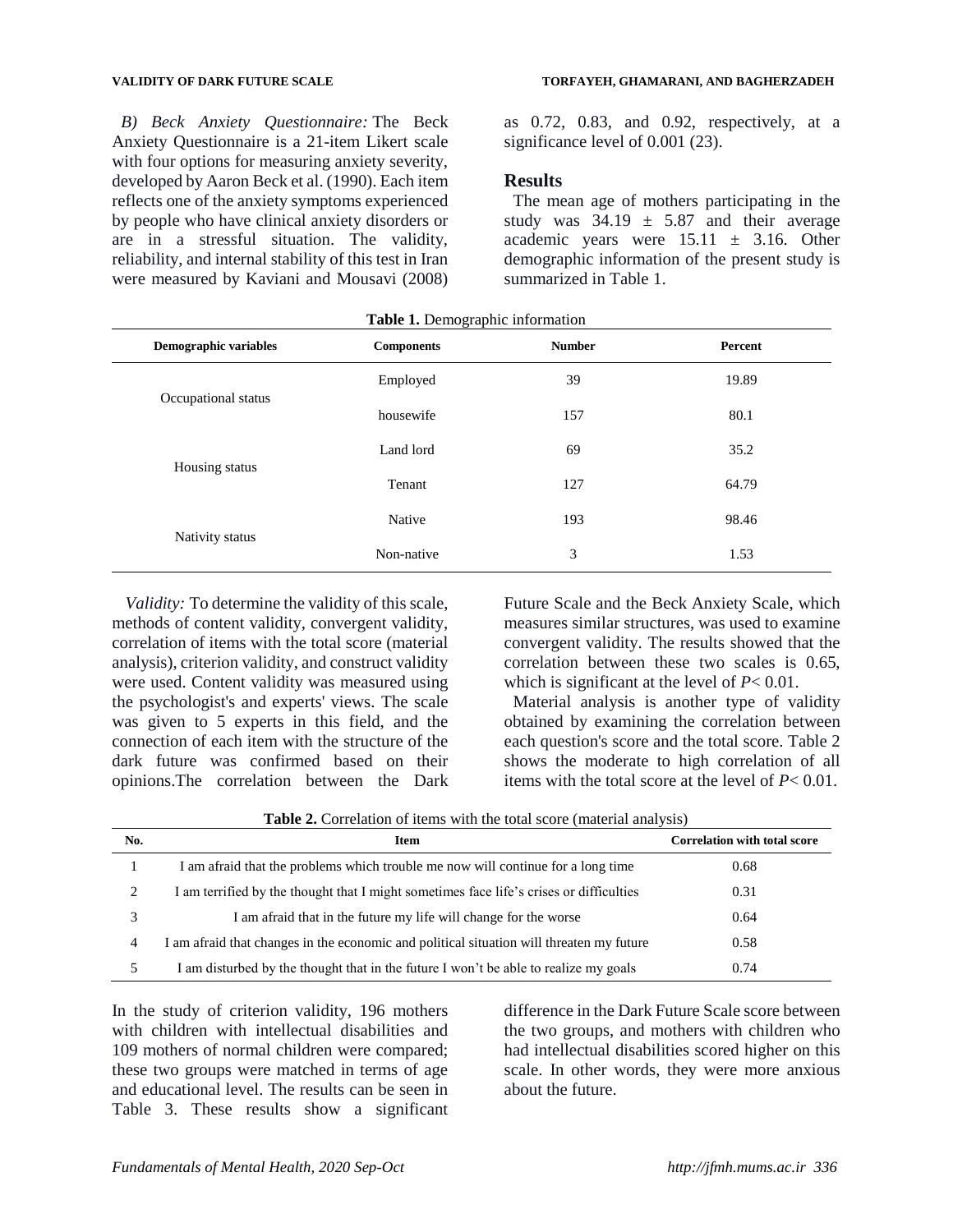|  |  |  | <b>Table 3.</b> Criteria validity: Independent t-test for the dark future scale of mothers of children with and without |  |  |  |  |  |  |  |  |  |  |  |
|--|--|--|-------------------------------------------------------------------------------------------------------------------------|--|--|--|--|--|--|--|--|--|--|--|
|  |  |  |                                                                                                                         |  |  |  |  |  |  |  |  |  |  |  |

| micheciual uisabilities                                  |     |       |                              |                          |                      |       |  |
|----------------------------------------------------------|-----|-------|------------------------------|--------------------------|----------------------|-------|--|
| Group                                                    | No. | Mean  | <b>Standard</b><br>deviation | <b>T</b> -statistic      | Degree of<br>freedom |       |  |
| Mothers of children with<br>intellectual disabilities    | 196 | 24.97 | 4.45                         | 39.82                    | 303                  | 0.001 |  |
| Mothers of children without<br>intellectual disabilities | 109 | 7.43  | .51                          | $\overline{\phantom{0}}$ |                      |       |  |

Exploratory factor analysis was used to evaluate the construct validity. For this purpose, the first KMO test was used to evaluate the adequacy of sample size, and then the Bartlett sphericity test was used to examine the correlation matrix of variables; and after confirming its significance, the factor analysis method was used. According to  $KMO = 0.69$  and a significance level of 0.001, the sample is sufficient, and the Bartlett coefficient, 157.63, at the level of 0.001 is significant. As a result, there are necessary conditions for factor analysis. According to the results of Table 4, the factor load level of each item with the main factor is an appropriate value of 0.58 to 0.78, and the scale is saturated with one

factor, which explains 64.34% of the variance of the questions.

*Reliability:* In the reliability study of the present scale, test-retest reliability, split-half, and internal consistency were used. To calculate the test-retest reliability, this questionnaire was performed twice with an interval of 45 days on 60 subjects, and a coefficient of 0.70 was obtained for it, which is a fair amount. The split-half reliability of the present questionnaire (0.64) was also desirable.

Cronbach's alpha method was used to examine the internal consistency. This coefficient for the present scale shows a value of 0.71, which indicates relatively high reliability.

| <b>Table 4.</b> Pactor analysis of the Dark Putting scale |                                         |  |  |  |
|-----------------------------------------------------------|-----------------------------------------|--|--|--|
| Item No.                                                  | <b>Factor load with the main factor</b> |  |  |  |
|                                                           | 0.72                                    |  |  |  |
|                                                           | 0.58                                    |  |  |  |
|                                                           | 0.78                                    |  |  |  |
|                                                           | 0.61                                    |  |  |  |

 $5 \t\t 0.78$ Eigen value 3.218

Percentage of variance explained 64.34

**Table 4.** Factor analysis of the Dark Future scale

**Discussion**

Based on the research results on the validity and reliability of the Dark Future Scale on mothers of children with intellectual disabilities, this scale has acceptable validity and reliability. The present study results are in line with those of the research conducted by Zaleski et al. on a significant scale of 2285 adults in Poland. The present study results in exploratory factor analysis to evaluate the construct validity on 196 people indicate the saturation of the scale of a factor that explains 64.34% of the variance of the questions. In a study conducted on 495 participants to build the dark future's significant scale, this value indicates a factor that explains 48.16% of the variance of the questions. Moreover, to determine the convergence validity

of the main questionnaire, the Future negative scale was used, and the Cronbach's alpha value was 0.79, which in the present study was obtained to be 0.65 using the Beck Anxiety Scale. To determine the test-retest reliability, 295 people with a mean age of 48.5 in 1 month answered the questionnaire, and a significant value of 0.618 was obtained. In the present study, with a time interval of 45 days on 60 people, this value was 0.70, which is good. The values obtained in both studies are consistent and have good significance. Also, in the present study, content validity, criterion validity, material analysis, split-half reliability, and internal consistency were calculated, all of which are statistically significant. Despite having low items, this scale has satisfactory validity and reliability in Iran,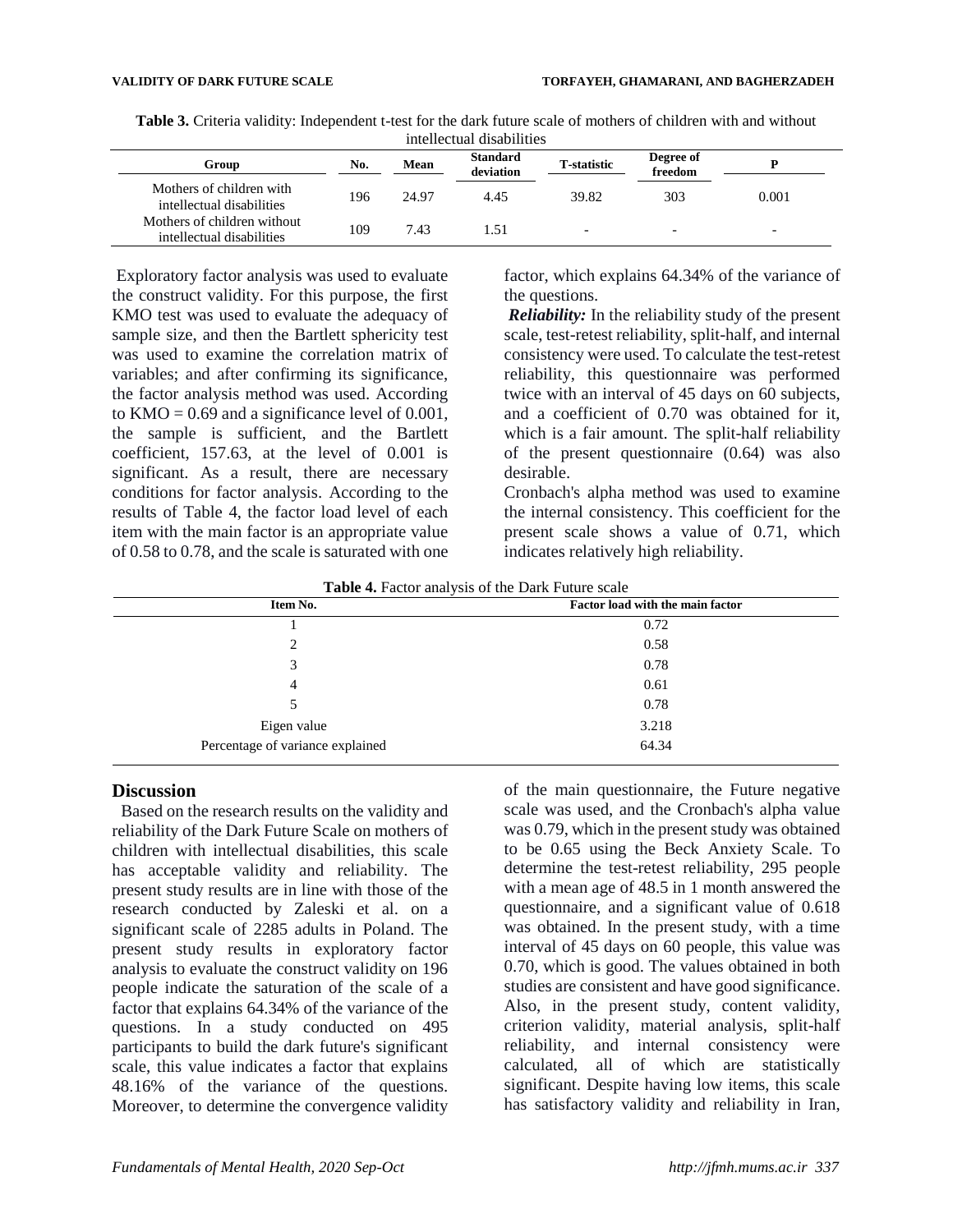and the brevity feature is one of its strengths. The Future Anxiety Scale has been used in most studies, but its length, mainly when used in conjunction with other tools, is time-consuming. Researchers are always looking to gather the most information in the shortest time, and one obvious way is to use shorter scales because it reduces fatigue and boredom and increases the response rate (24). As a result, a present scale is a useful tool for working with people with mental and physical disorders and students during exams or people who face important life decisions (2) and can provide the necessary information to the researchers in the shortest time. According to the results of research on parents of children with developmental disabilities (25), children with developmental delay disorder (26), children with autism spectrum disorders (27,28), children with attention deficit-hyperactivity disorder (29-33), and children with epilepsy (34), parents of children with mental and medical disorders significantly experience a higher level of anxiety due to reasons such as low levels of social support (35), negative beliefs about their children's support and self-efficacy (36), communication problems (37), and behavioral problems and emotional regulation disorders (38). The results of the present study are similar to those in the study carried out by Bujnowska et al. which was conducted by the Zaleski Future Anxiety Scale (FAS1) to assess the anxiety levels of 167 parents of children with developmental disabilities (3). In both studies, parents of children with developmental disorders showed more anxiety about their children's health and meaning of life than typical children's parents. According to studies, children with intellectual disabilities have significant behavioral problems such as social problems, attention problems, aggressive behavior, mental problems, and isolation (39). The Hastings exchange model on the relationship between these children's behavioral problems and parenting stress acknowledges that children's behavioral problems increase parenting stress, and this stress, in turn, leads to further development of behavioral problems in this group of children (26,31). As a result, it can be argued that the behavioral problems of children with mental disabilities are among the most important causes of increased parenting stress. These children usually exhibit challenging behaviors

that parents could not easily cope with (27,40- 41). On the other hand, disturbances in children's self-help skills such as eating, sleeping, and emotional regulation (31) and the severity of behavioral symptoms make them more dependent on their parents. This increases the responsibility and duties of parents to monitor and improve the learning of social skills, behavioral adaptation, and prevention of emotional problems of these children and doubles the burden of parenting and subsequent parenting stress (28,37,38) in a way that is increasing emotional management and learning behavior management skills by these children reduces parenting anxiety and stress. (32)

Social factors, such as the care system and short-term and expensive professional interventions, parental influence stress. These children's problems often impose a heavy burden on parents to decide on intensive care (27). Challenges such as the severe shortage of trained professionals and the place of education of children, and the additional financial burden associated with education and medical services are among the adequate government support issues. As a result, social support and government financial support are vital factors in reducing parenting stress (31). Simultaneously, some studies claim that informal support such as family support is more important than proper support (35) and, for example, increases parents' confidence in their parenting skills and their sense of self-efficacy (41). Since reducing maternal self-efficacy increases maternal anxiety (28), improving it plays a vital role in reducing parenting anxiety. Parents who have negative beliefs about their role and ability to support and educate their children and question their competence about their parenting role are more likely to experience anxiety and stress (28, 36). Although financial problems increase child and parent anxiety, factors such as social support and self-efficacy, especially in low-income families, can even neutralize the impact of financial problems (42). On the other hand, raising these children causes social limitations for parents (27). The mothers of these children usually have more substantial anxiety about the future, health, wellbeing, and the meaning of life, and have pessimism, helplessness, and severe worries about their social relationships. Their inability to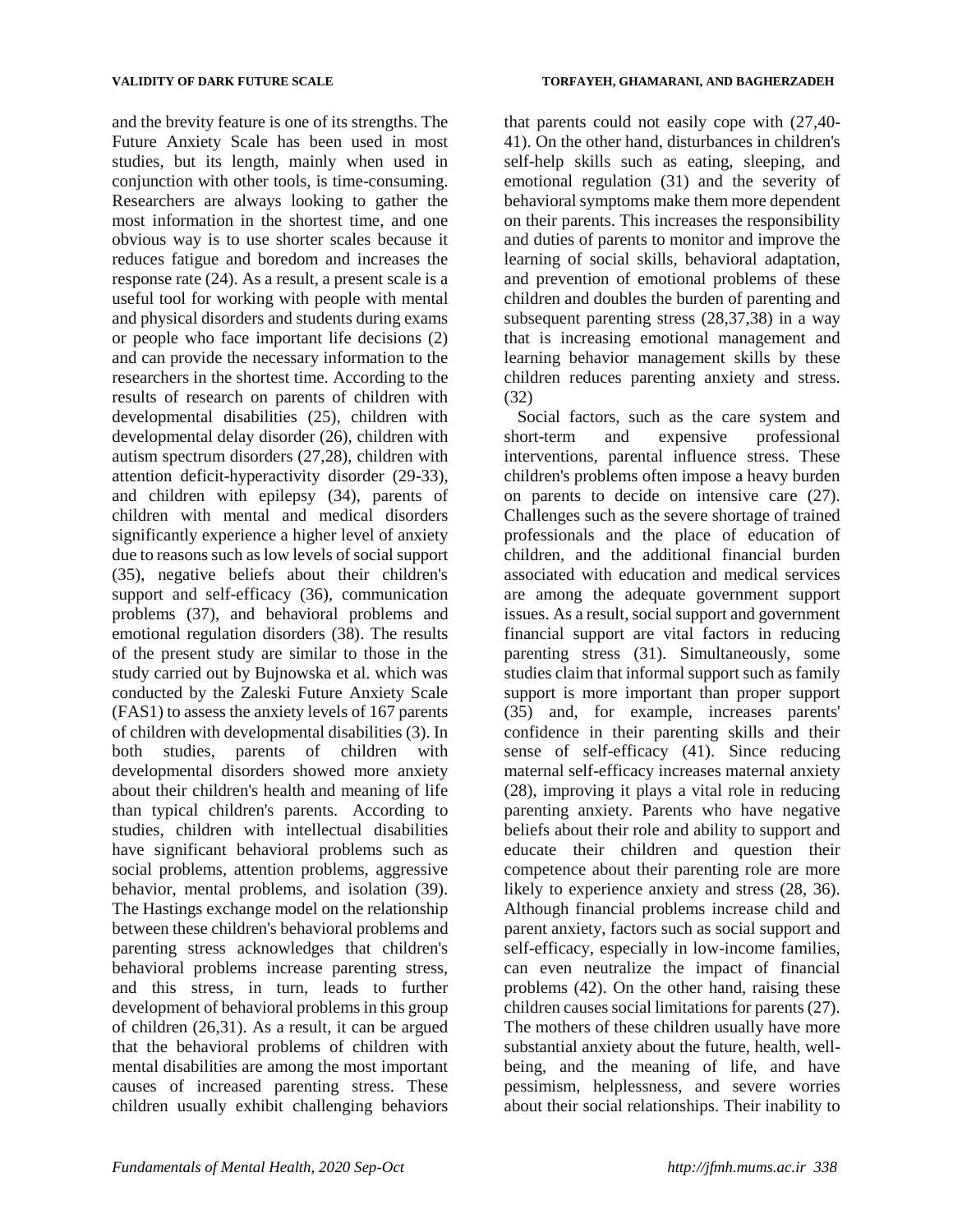achieve their own life goals may lead to selfevaluation as aimless persons and may lead to anxiety in another form (3). In countries like China, having children with physical or mental disabilities causes shame and guilt to parents, especially their mother and family (31). As a result, a combination of psychological and financial issues is involved in causing parenting anxiety and stress in parents of children with physical or mental disorders (42), and these parents suffer more anxiety and stress than parents of typical children. Consequently, the Dark Future scale's ability to show this difference indicates the high standard validity of this tool. One of the limitations of the present study is the unavailability of these children's fathers to compare the results. Moreover, this study was performed on parents of children with intellectual disabilities, so necessary care should be taken in generalizing the results of the study. Future research is recommended to examine the validity and reliability of this scale in other children with special needs and their parents, especially fathers, sisters, and brothers. Also, in consulting with parents of children with special needs, their

worries and fears about the future should be addressed, and then the treatment process should begin.

### **Conclusion**

Based on the results obtained, it can be acknowledged that the Dark Future Scale is a suitable tool for measuring future anxiety with acceptable validity and reliability; due to its shortness, it is not time-consuming, and this, in turn, increases the questionnaire return rate. As a result, this tool is a useful scale for measuring future anxiety in related areas.

### **Acknowledgments**

This research has been conducted with the approval of the Department of Education and Research of the University of Isfahan. The authors are obliged to express their gratitude to all the great mothers who participated in this research despite their difficulties and problems. The present study did not have any financial support, and the authors did not have any conflict of interest.

### *References*

1. Zaleski Z. Future anxiety: Concept, measurement, and preliminary research. Pers Individ Diff 1996; 21(2): 165- 74.

2. Zaleski Z, Sobol-Kwapinska M, Przepiorka A, Meisner M. Development and validation of the Dark Future scale. Time Soc 2019; 28(1): 107-23.

3. Bujnowska AM, Rodríguez C, García T, Areces D, Marsh NV. Parenting and Future Anxiety: The Impact of Having a Child with Developmental Disabilities. Int J Environ Res Public Health 2019; 16(4): 668.

4. Trick L, Watkins E, Windeatt S, Dickens C. The association of perseverative negative thinking with depression, anxiety and emotional distress in people with long term conditions: A systematic review. J Psychosom Res 2016; 91: 89-101.

5. Weems CF, Berman SL, Silverman WK, Saavedra LM. Cognitive errors in youth with anxiety disorders: The linkages between negative cognitive errors and anxious symptoms. Cognit Ther Res 2001; 25(5): 559-75.

6. Ehring T, Watkins E. R. Repetitive negative thinking as a transdiagnostic process. Int J Cognit Ther 2008; 1(3): 192-205.

7. Muris P, Mayer B, Den Adel M, Roos T, van Wamelen J. Predictors of change following cognitive-behavioral treatment of children with anxiety problems: A preliminary investigation on negative automatic thoughts and anxiety control. Child Psychiatr Hum Dev 2009; 40(1): 139.

8. Eysenck MW. A cognitive approach to trait anxiety. Eur J Pers 2000; 14(5): 463-76.

9. Stöber J. Prospective cognitions in anxiety and depression: Replication and methodological extension. Cogn Emot 2000; 14(5): 725-729.

10. Zimbardo P, Boyd J. The time paradox: The new psychology of time that will change your life. Simon and Schuster; 2008.

11. Carelli M. G, Wiberg B, Wiberg M. Development and construct validation of the Swedish Zimbardo time perspective inventory. European journal of psychological assessment 2011; 27(4): 220-27.

12. Rood L, Roelofs J, Bögels SM, Alloy LB. Dimensions of negative thinking and the relations with symptoms of depression and anxiety in children and adolescents. Cognit Ther Res 2010;  $34(\overline{4})$ : 333-42.

13. Furnham A, Strait L, Hughes DJ. Modern health worries and personality. Pers Ment Health 2012; 6(3): 242-54.

14. Raes F. Rumination and worry as mediators of the relationship between self-compassion and depression and anxiety. Pers Individ Diff 2010; 48(6): 757-61.